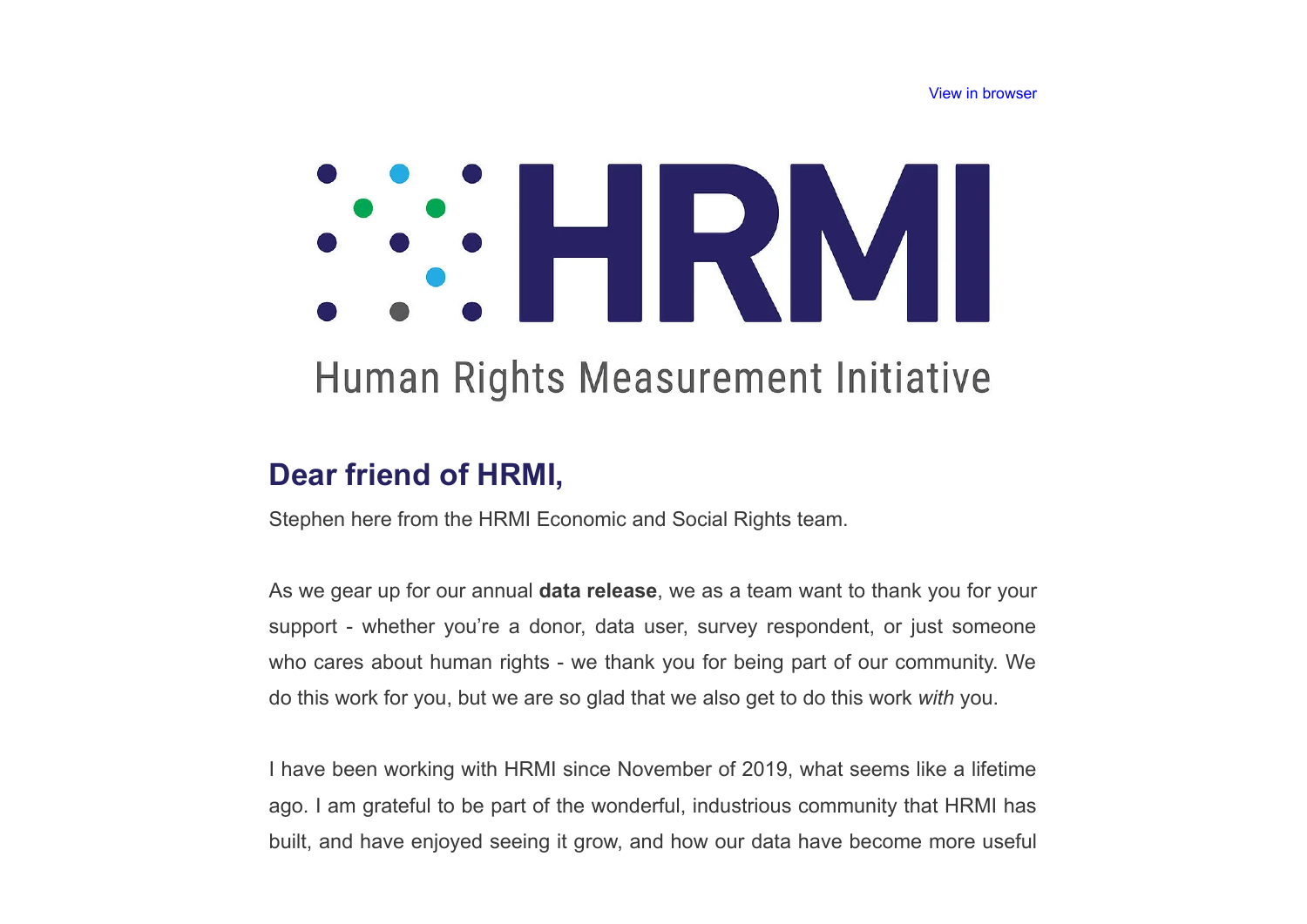as a result. As of this year, we will be providing data on rights for states that cover over half the world's population in total, thanks to the addition of **China** and **India** in our civil and political rights measurement for the first time.

As I mentioned, we are putting the finishing touches on all our work for the annual data release. If you're interested in attending our (virtual) launch events, we have split them up this year. You can register for the civil and political rights launch event [here,](https://us02web.zoom.us/webinar/register/WN_dJJXjoIKT3uGxpbVIoqFUw?utm_source=hs_email&utm_medium=email) the economic and social rights launch event [here](https://us02web.zoom.us/webinar/register/WN_UfHpNqnzQtyXOZAapsHvxA?utm_source=hs_email&utm_medium=email) (details below), and stay tuned for a special event for Pacific partners in September.

We hope you're able to join us, we have more good news to share than we did last year!

With immense gratitude, **Stephen Bagwell**

#### **Data release**

#### **Our 2022 data are ready!**

Each year we produce data on 8 civil and political rights, and 5 economic and social rights.

Join us at the end of June as we release our brand-new human rights scores!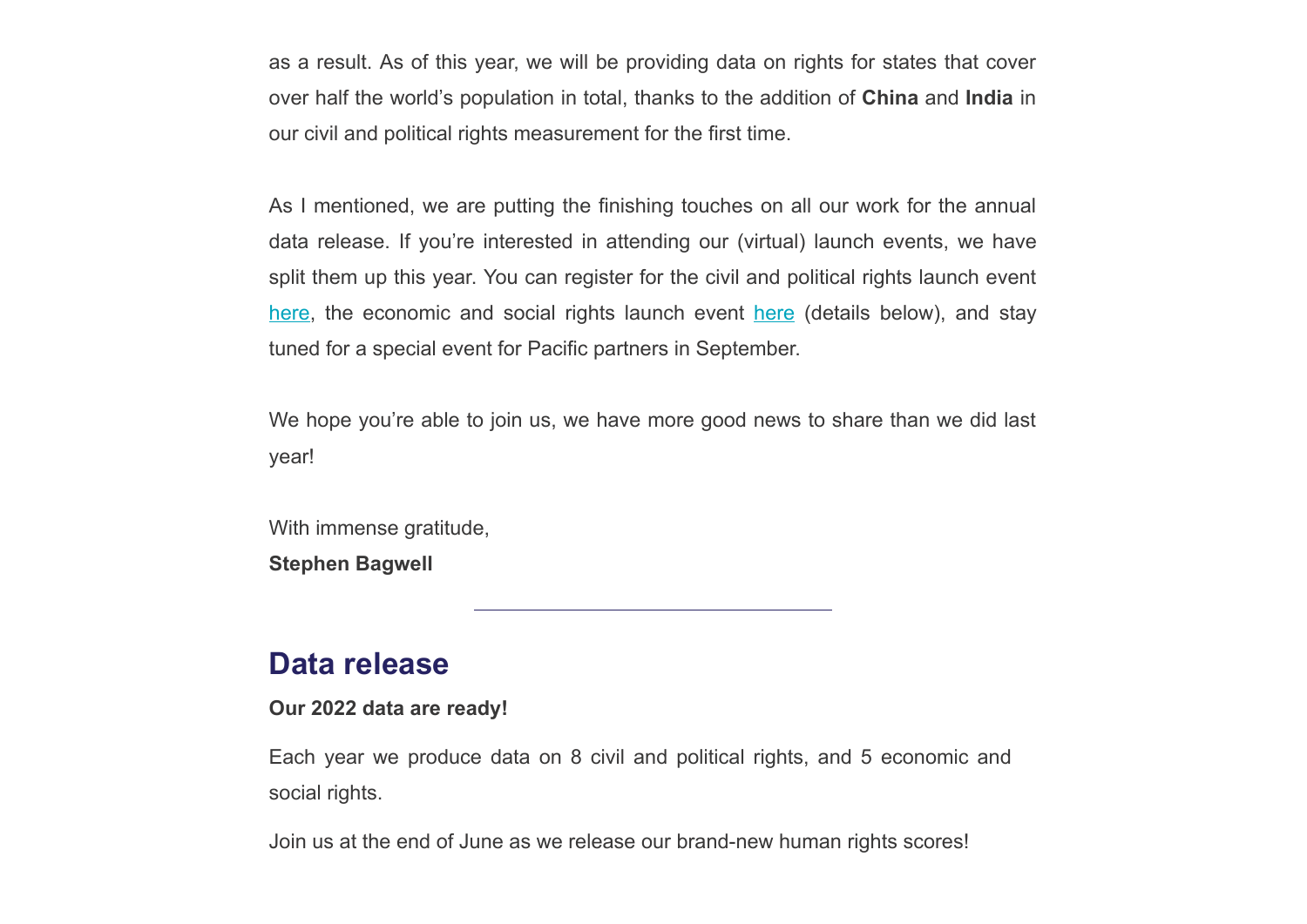

[Register here](https://us02web.zoom.us/webinar/register/WN_dJJXjoIKT3uGxpbVIoqFUw?utm_source=hs_email&utm_medium=email) for the **civil and political rights webinar** on June 22 [at this time](https://everytimezone.com/s/3b948b72?utm_source=hs_email&utm_medium=email).

[Register here](https://us02web.zoom.us/webinar/register/WN_UfHpNqnzQtyXOZAapsHvxA?utm_source=hs_email&utm_medium=email) for the **[economic and social rights webinar](https://everytimezone.com/s/08c15da6?utm_source=hs_email&utm_medium=email)** on June 29/30 at this time.

Both events run for 90 minutes and we will be welcoming a panel of guests to discuss the findings and offer insight into the numbers.

Would you like to have a **press release** ready when HRMI's new data is in the news cycle? Register for our press briefings for **journalists** and **CSOs** on the 14th of June at [8am](https://everytimezone.com/s/bf858017?utm_source=hs_email&utm_medium=email) UTC [here](https://us02web.zoom.us/meeting/register/tZYudO6przksEtGWqkLhsD67qhvoFJoQWn81?utm_source=hs_email&utm_medium=email) (in French), [9:30pm](https://everytimezone.com/s/989c7954?utm_source=hs_email&utm_medium=email) UTC here (in English), or on the 15th of June at [8am](https://everytimezone.com/s/9f06cf8a?utm_source=hs_email&utm_medium=email) UTC [here](https://us02web.zoom.us/meeting/register/tZMtduGvrDsjHNUj0UsLR3EYhs_m9dvMZd9N?utm_source=hs_email&utm_medium=email) (in English).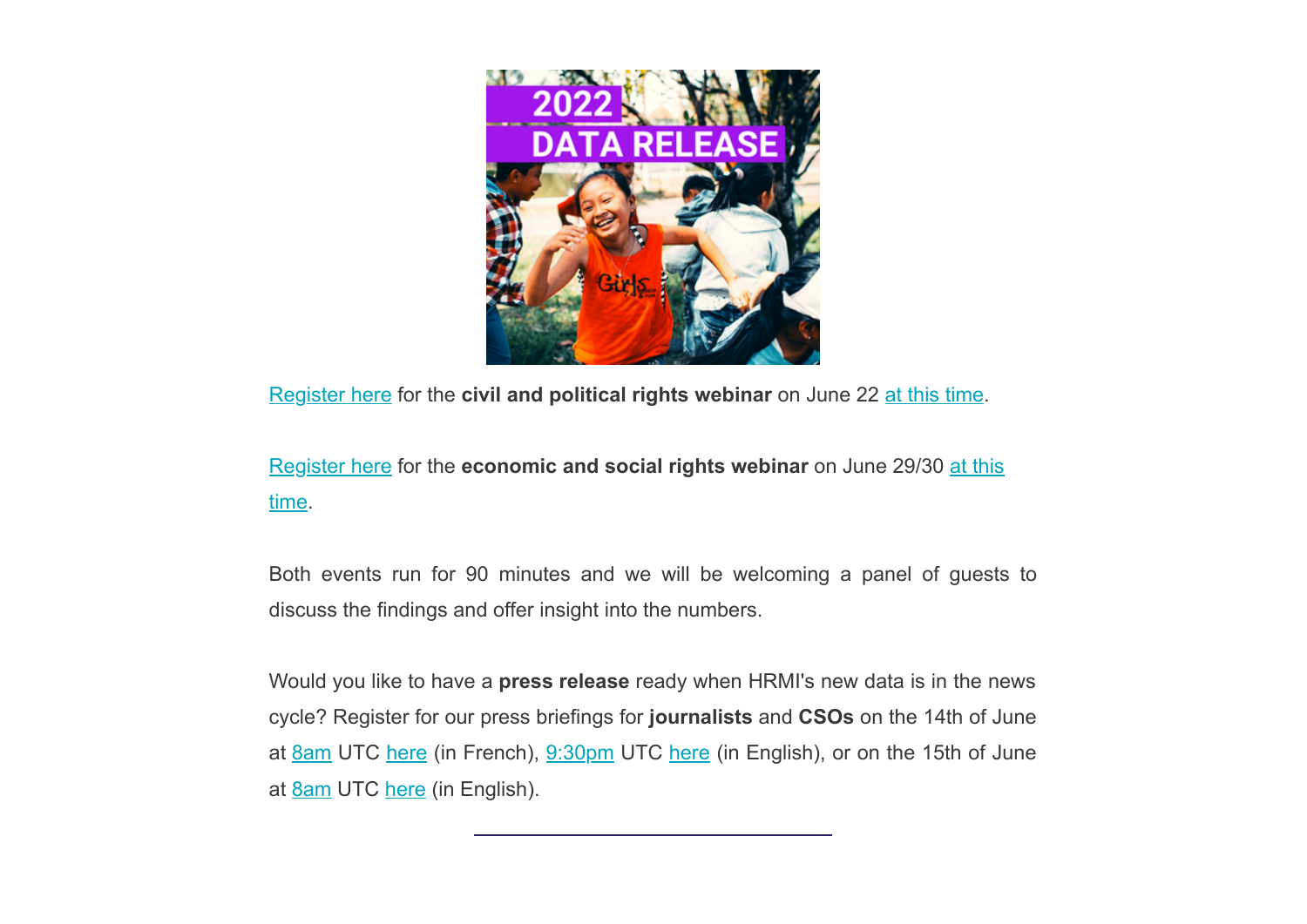

#### **Pacific Internship**

[Following the success of our remote internship programme at the University of the](https://www.usp.ac.fj/samoa/?utm_source=hs_email&utm_medium=email) South Pacific (USP) in Samoa last year, we are thrilled to include students from USP Samoa and the [University of Papua New Guinea](https://www.upng.ac.pg/?utm_source=hs_email&utm_medium=email) (UPNG) this year.

The students who joined us last year impressed us with their commitment and enthusiasm. Three of them have returned this year to further their involvement in HRMI projects and help guide the new interns. We are so glad to have you with us again, Faye, Otto, and Jennifer!

We are thrilled to partner with UPNG and USP Samoa, as part of our work in the Pacific. These scholarships are funded by the New Zealand Aid Programme of the Ministry of Foreign Affairs and Trade. We are very grateful to Galumalemana Ronna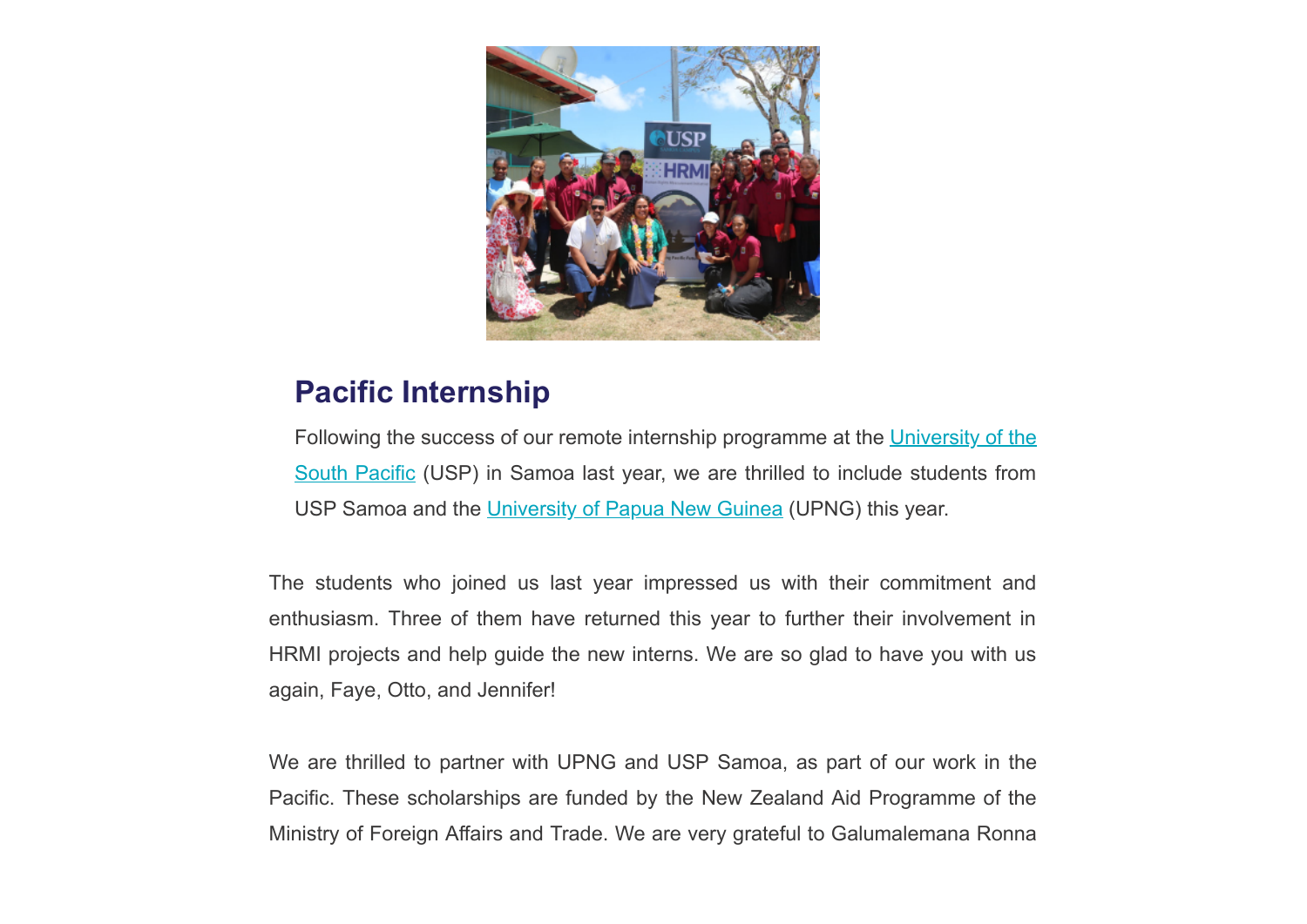Lee, Ms Yanamlyn Yana, and Ms Dika Iru for their hard work overseeing the programme on the ground.

#### **Child Rights Research**

For several months, HRMI Child Rights Research Fellows Liz Kaletski and Annie Watson have been working to create preliminary measures of children's rights, including economic and social rights, physical integrity rights, and personhood rights.



These measures include composite measures incorporating all of the rights mentioned above and cover 190 countries from 2000 to 2018.

Liz and Annie are working to refine and improve these measures with input from children and other children's rights stakeholders.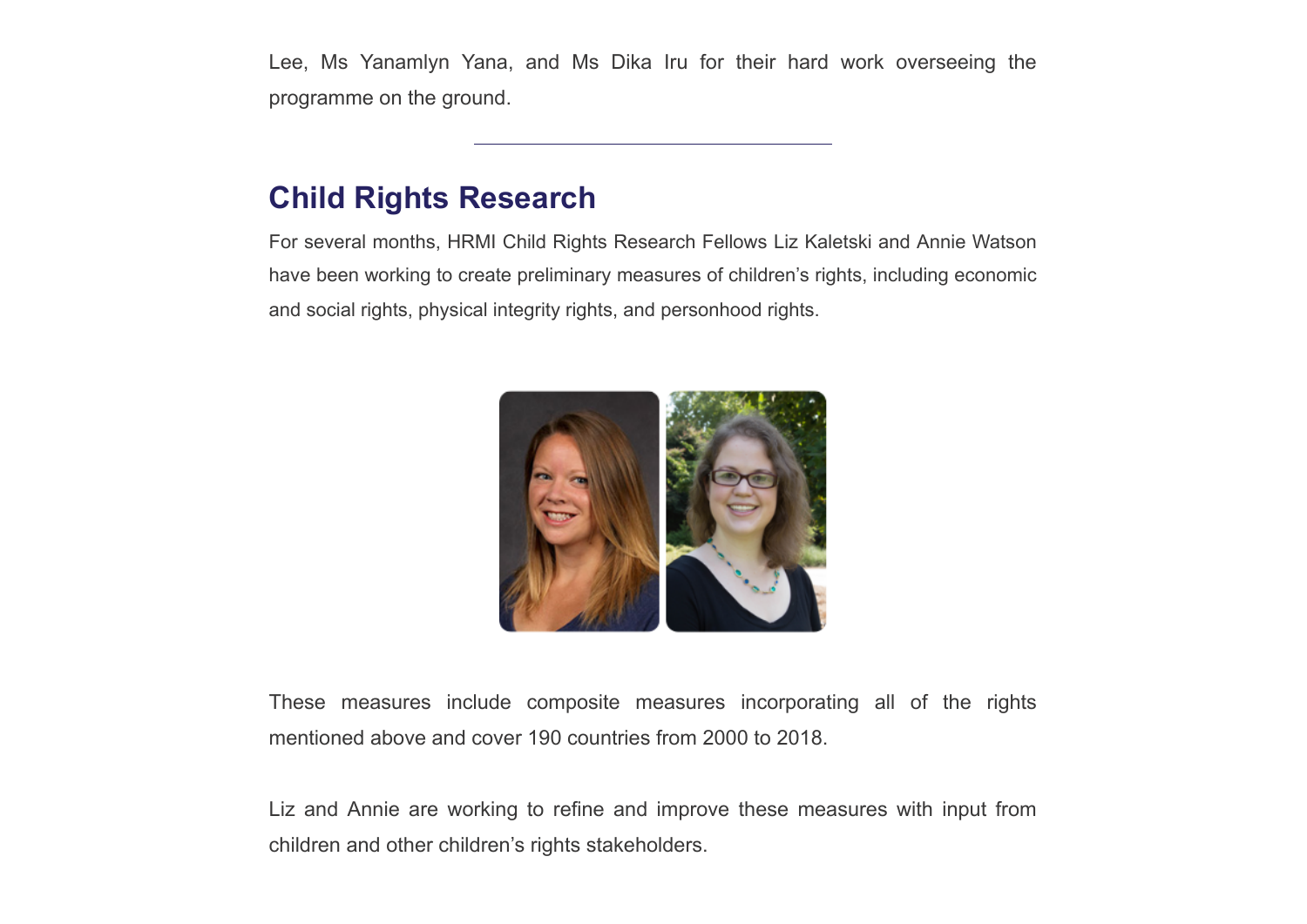As part of this process, they are building connections among child rights practitioners and seeking guidance with regards to best practices when it comes to **incorporating children's active participation into research processes**. Additionally, they are looking for partners to engage in mutually beneficial research collaborations, as well as grant funding and co-design workshops to ensure the research addresses the needs of key stakeholders.

Please get in touch with Annie and Liz if you are interested in the development of this Child Rights workstream: [ekaletski@ithaca.edu](mailto:ekaletski@ithaca.edu) and [watson.k.anne@gmail.com](mailto:watson.k.anne@gmail.com).

#### **Engaging the Private Sector in Human Rights**

You may remember from previous newsletters that we have a work programme underway – supported by the [Ford Foundation](https://www.fordfoundation.org/?utm_source=hs_email&utm_medium=email) – to help engage the private sector more deeply in advancing country-level human rights around the world. Following the initial co-design Catalysts Workshop in February, we are now planning a larger on-line Summit in September, which will be spread over three 3-hour sessions.

HRMI co-founder Anne-Marie Brook is collaborating with [CoCreative](https://www.wearecocreative.com/?utm_source=hs_email&utm_medium=email) to shape the Summit programme, and we are very excited about what is emerging, including: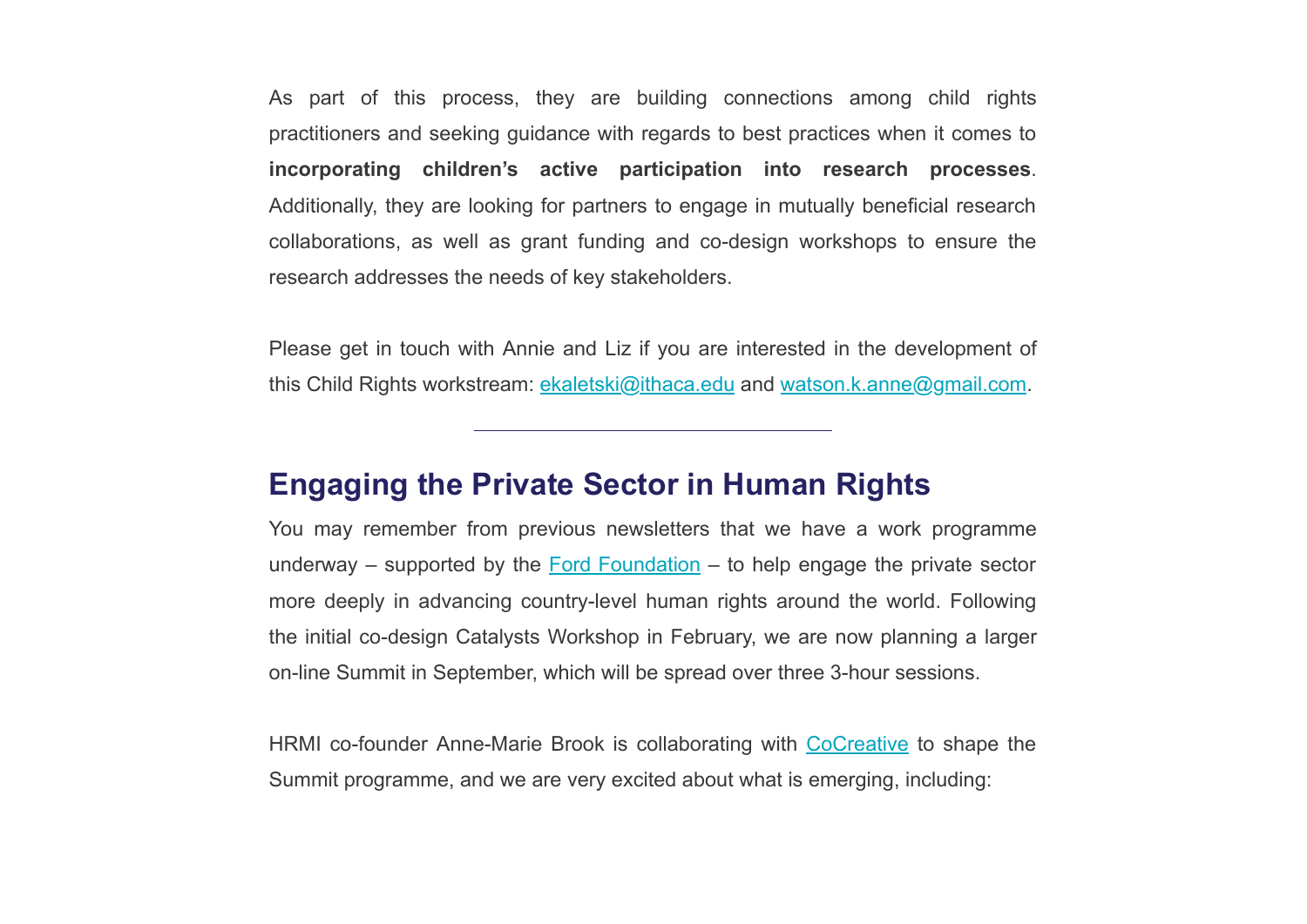- Deeper exploration into the opportunities prioritised at the February event, as well as other emerging innovations. Have a look at our first event report [here.](https://humanrightsmeasurement.org/wp-content/uploads/2022/05/HRMI-Catalysts-Workshop-Report-Feb-2022.pdf?utm_source=hs_email&utm_medium=email)
- Bringing together human rights defenders and advocates with leaders in banking, institutional investment, and corporate human rights due diligence. As Anne-Marie says "these two groups of people don't often get the opportunity to work together to design new systems and solutions".

Participation in the Summit will be by invitation only, but if you would like to suggest yourself or someone else as an invitee, please feel free to reach out to Anne-Marie by replying to this email.

One innovation that has emerged from this programme is a project to bring several new HRMI data series to market, that we believe will be particularly useful for ESG sovereign bond investors, as well as analysts conducting country-level human rights due diligence. If you'd like to learn more, or give feedback on some prototypes, Anne-Marie would love to hear from you!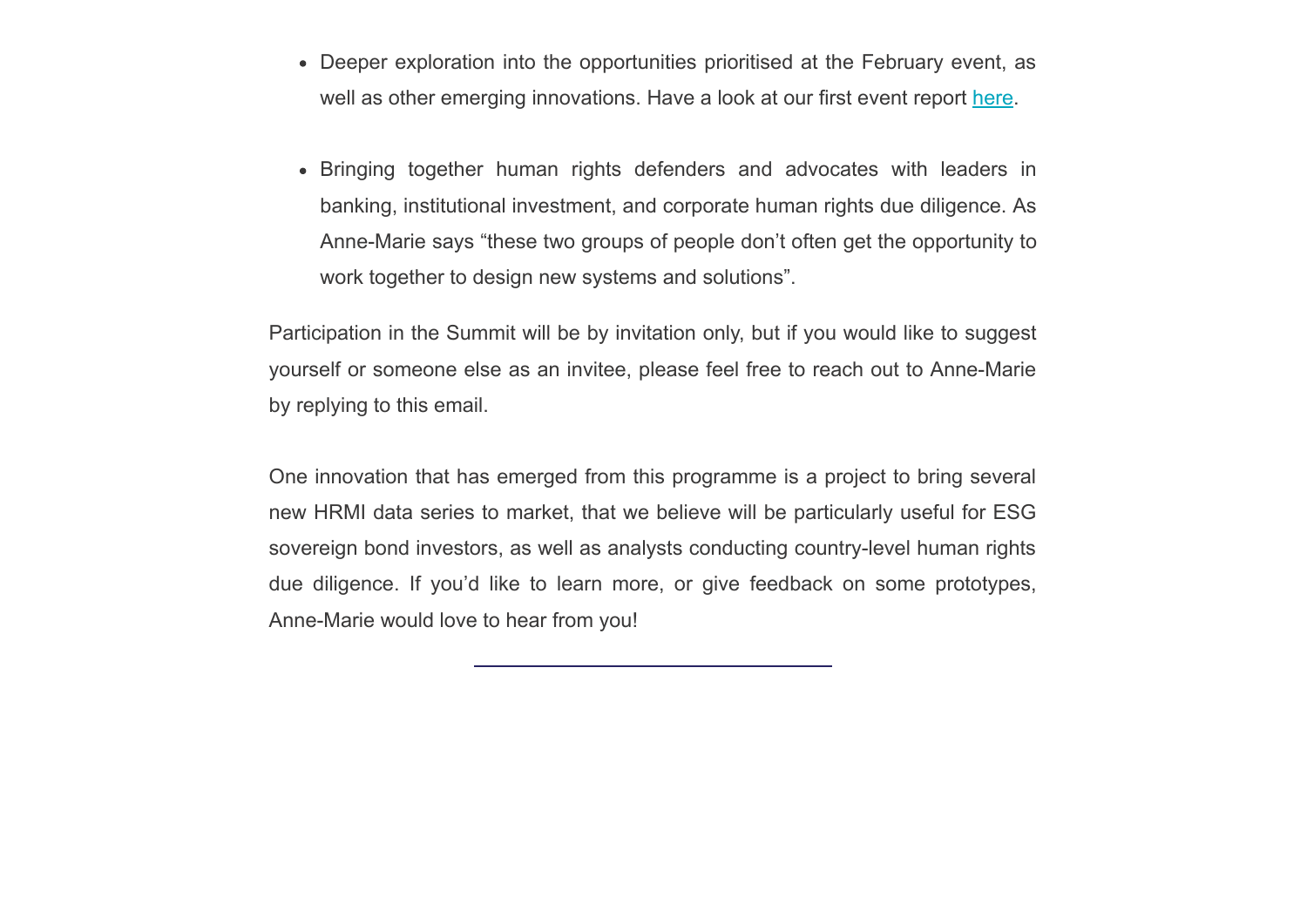# **The Telegraph**  $T - 1$ <sup>w</sup> stuff

## THE CONVERSATION

#### **HRMI in the news**

HRMI's Stephen Bagwell and Meridith LaVelle wrote about the impact multi[national companies have on countries' human rights performance for The](https://theconversation.com/foreign-companies-exiting-russia-echo-the-pressure-campaign-against-south-africas-racist-apartheid-system-182633?utm_source=hs_email&utm_medium=email) Conversation.

Stephen also wrote about [the impacts](https://theconversation.com/human-rights-declined-during-the-covid-19-pandemic-in-countries-from-angola-to-the-us-to-new-zealand-179543?utm_source=hs_email&utm_medium=email) of the Covid-19 pandemic on human rights.

Taiwan Plus talked to HRMI's Thalia Kehoe Rowden about [Taiwan's continued use](https://www.taiwanplus.com/taiwan%20news/220429007?utm_source=hs_email&utm_medium=email) of the death penalty and its impacts on the country's overall human rights performance.

Matthew Lynn wrote about [oil and gas politics](https://www.telegraph.co.uk/business/2022/03/14/swapping-russian-gas-saudi-oil-not-answer/?utm_source=hs_email&utm_medium=email) between Europe and Saudi Arabia, citing the country's low HRMI scores for The Telegraph UK.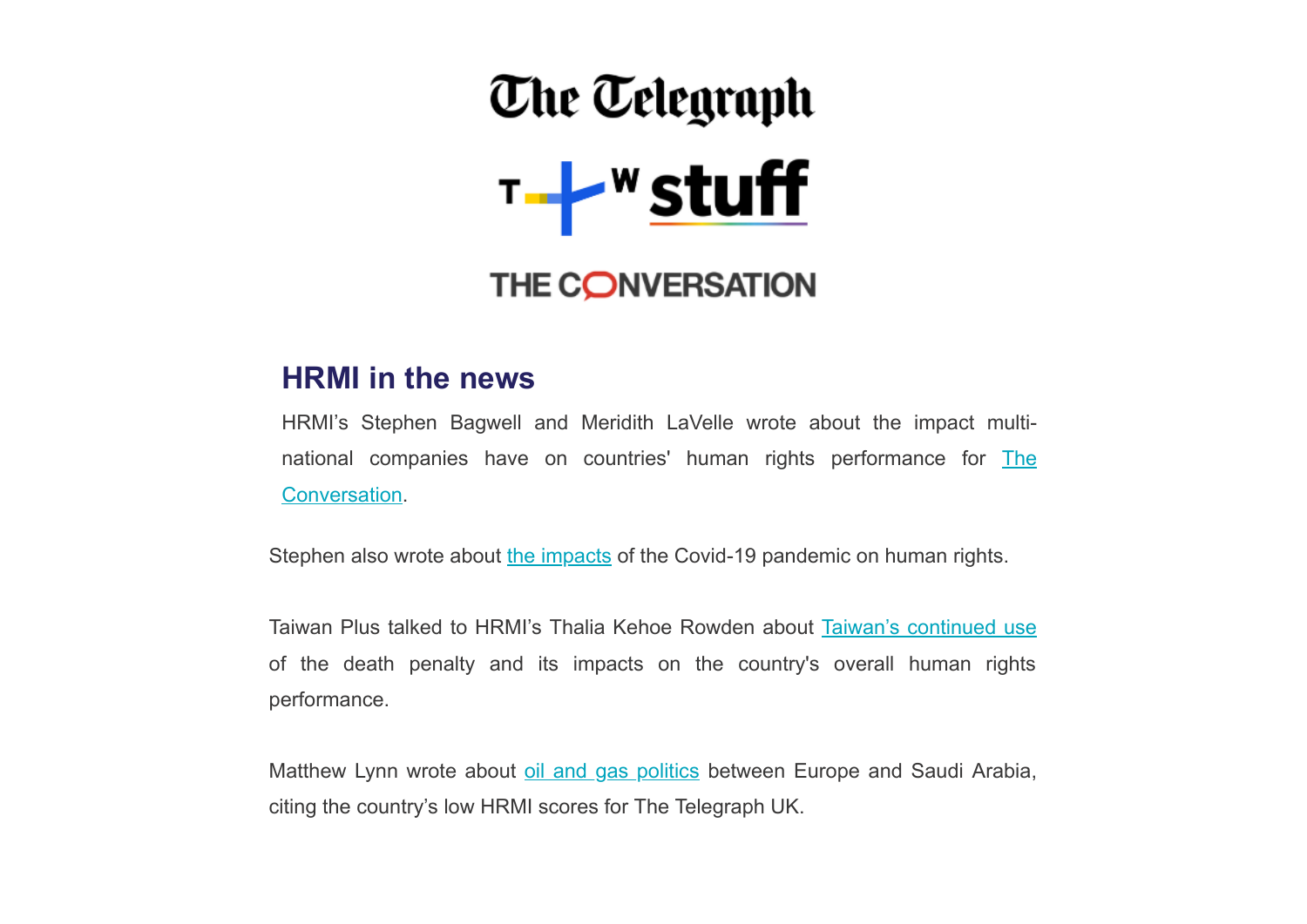[Ed Smith also quoted Saudi Arabia's low scores in news about the country's](https://www.pcgamesn.com/tomb-raider/borderlands-halo-saudi-owner?utm_source=hs_email&utm_medium=email) investment in online gaming for PC Games.

#### **Take a tour of the Rights Tracker**

The simplest way to understand our human rights data is to have someone guide you through it.

Head to our [YouTube channel a](https://www.youtube.com/channel/UC_XpzOH8bFVeZyW9eHvv3vQ/videos?utm_source=hs_email&utm_medium=email)nd find the guided tour that suits you. Or follow these quick links to see:

- Rights Tracker guided tours in **[English](https://www.youtube.com/watch?v=LpLcG9U3H84&t=21s&utm_source=hs_email&utm_medium=email) (10 mins)**, [Japanese](https://www.youtube.com/watch?v=vzZLrdaFR3s&t=402s&utm_source=hs_email&utm_medium=email) (8 mins), [Spanish](https://www.youtube.com/watch?v=T1DFPT_Z-FI&utm_source=hs_email&utm_medium=email) (14 mins), [Hindi](https://www.youtube.com/watch?v=q5VNKYYn7Ok&t=2403s&utm_source=hs_email&utm_medium=email) (45 mins), [Arabic](https://www.youtube.com/watch?v=NqpeQeUgYX0&t=4s&utm_source=hs_email&utm_medium=email) (1h), or [Portuguese](https://www.youtube.com/watch?v=Vmaz5Tju7oE&t=472s&utm_source=hs_email&utm_medium=email) (25 mins).
- Human rights of [LGBTQIA+ people](https://www.youtube.com/watch?v=Sa6Ug4xIODs&utm_source=hs_email&utm_medium=email) (7 mins)
- Human rights of [older people](https://www.youtube.com/watch?v=HBcEOKc7Ods&t=1s&utm_source=hs_email&utm_medium=email) (7 mins)
- $\bullet$  Human rights data for the [UPR](https://www.youtube.com/watch?v=6YsM-98x_WU&t=812s&utm_source=hs_email&utm_medium=email) (2h)

#### **Expanding coverage to Palestine and Israel**

HRMI is seeking funding to expand its civil and political rights coverage to Israel and Palestine.